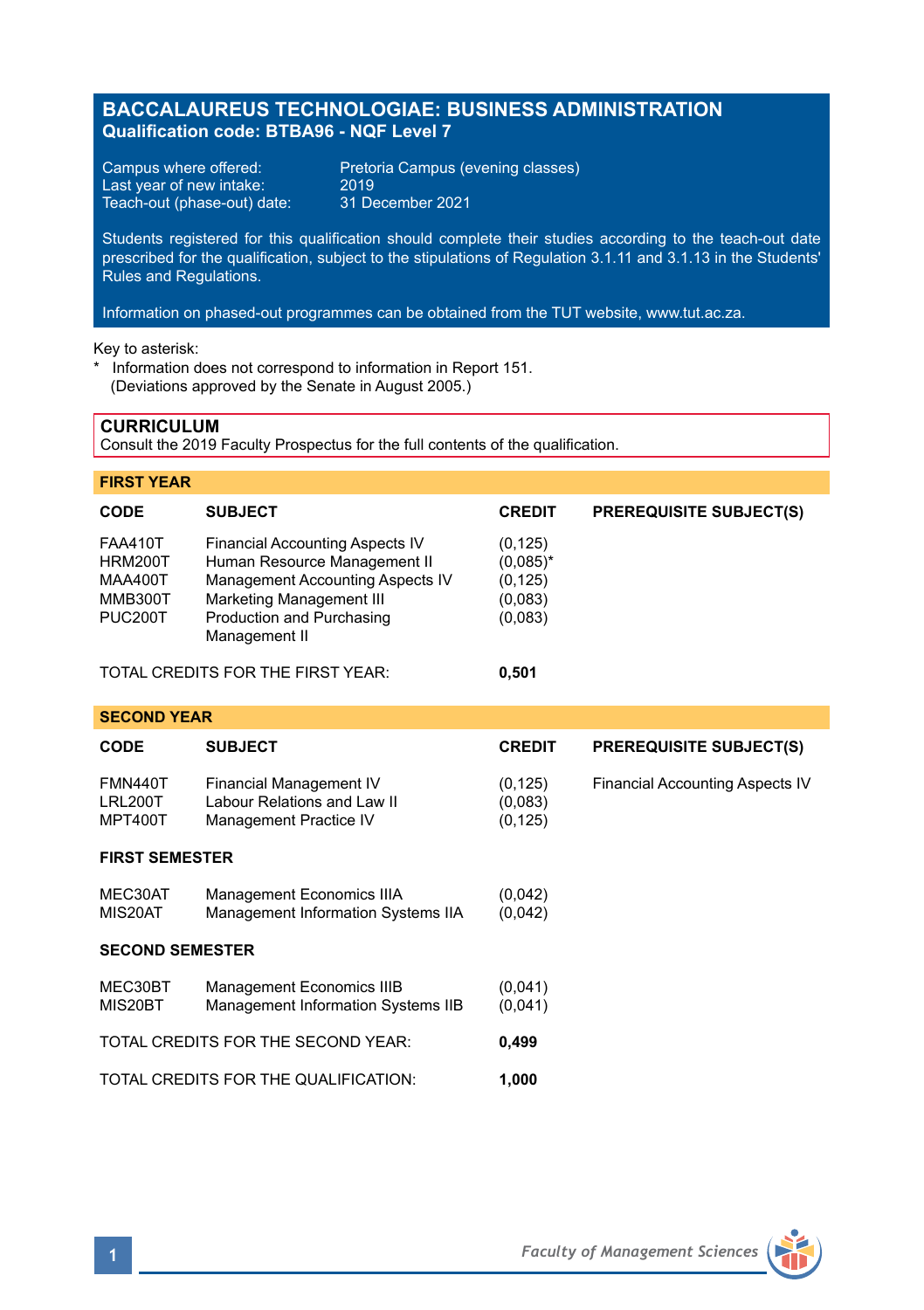# **SUBJECT INFORMATION (OVERVIEW OF SYLLABUS)**

The syllabus content is subject to change to accommodate industry changes. Please note that a more detailed syllabus is available at the Department or in the study guide that is applicable to a particular subject. At time of publication, the syllabus content was defined as follows:

### **F**

### **FINANCIAL ACCOUNTING ASPECTS IV (FAA410T) 1 X 3-HOUR PAPER** *(Subject custodian: Department of Accounting)*

Introduction to accounting, books of original entry, the ledger, fixed assets, operation results and financial position, elementary company accounts, cash-flow statements, analysis and interpretation of financial statements. (Total tuition time: not available)

## **FINANCIAL MANAGEMENT IV (FMN440T) 1 X 3-HOUR PAPER**

### *(Subject custodian: Department of Finance and Investment)*

Introduction to risk, introduction to time-value of money, introduction to bonds, financial statement analysis, introduction to the sources of capital, capital budgeting techniques, introduction to equity valuation, distribution policy. (Total tuition time: not available)

### **H**

### **HUMAN RESOURCE MANAGEMENT II (HRM200T) 1 X 3-HOUR PAPER**

*(Subject custodian: Department of People Management and Development)* The purpose of this subject is to equip students with the applied competence to operate within a Human Resources Management environment. students will acquire specific skills and knowledge in the following areas: Job design and job analysis, Recruitment and selection, Employee on-boarding, motivation and retention, Career management, Performance management and appraisal and managing compensation and benefits (Total tuition time: ± 90 hours)

### **L**

### **LABOUR RELATIONS AND LAW II (LRL200T) 1 X 3-HOUR PAPER**

### *(Subject custodian: Department of Law)*

Introduction to labour relations. Parties in the labour relationship. Environmental influences on labour relations. SA labour relations systems. Collective bargaining. Negotiations. Dispute resolution. Discipline, dismissals and grievance procedure. South Africa labour law. Common Law. Basic Conditions of Employment Act, 1997 (Act No. 75 of 1997), the Employment Equity Act, 1998 (Act No. 55 of 1998), Unemployment Insurance Act, 2001 (Act No. 63 of 2001), Compensation for Occupational Injuries and Diseases Act, 1993 (Act No. 13 of 1993), Occupational Health and Safety Act, 1993 (Act No. 85 of 1993); and the Skills Development Act, 1998 (Act No. 97 of 1998). Labour Relations, including strikes. (Total tuition time: ± 60 hours)

## **M**

### **MANAGEMENT ACCOUNTING ASPECTS IV (MAA400T) 1 X 3-HOUR PAPER**  *(Subject custodian: Department of Finance and Investment)*

Introduction to cost and management accounting, cost elements (direct material and labour and manufacturing overheads), job costing, direct and absorption costing, cost-volume-profit analyses, standard costs and short-term decision-making. (Total tuition time: not available)

# **MANAGEMENT ECONOMICS IIIA (MEC30AT) 1 X 3-HOUR PAPER**

*(Subject custodian: Department of Economics)* Introduction to and application of micro-economic theory to management. The theory of the firm and its goals, supply and demand and equilibrium conditions, demand elasticities, techniques for understanding consumer demand and behaviour, theory of production and cost. Market structures. (Total tuition time: ± 60 hours)